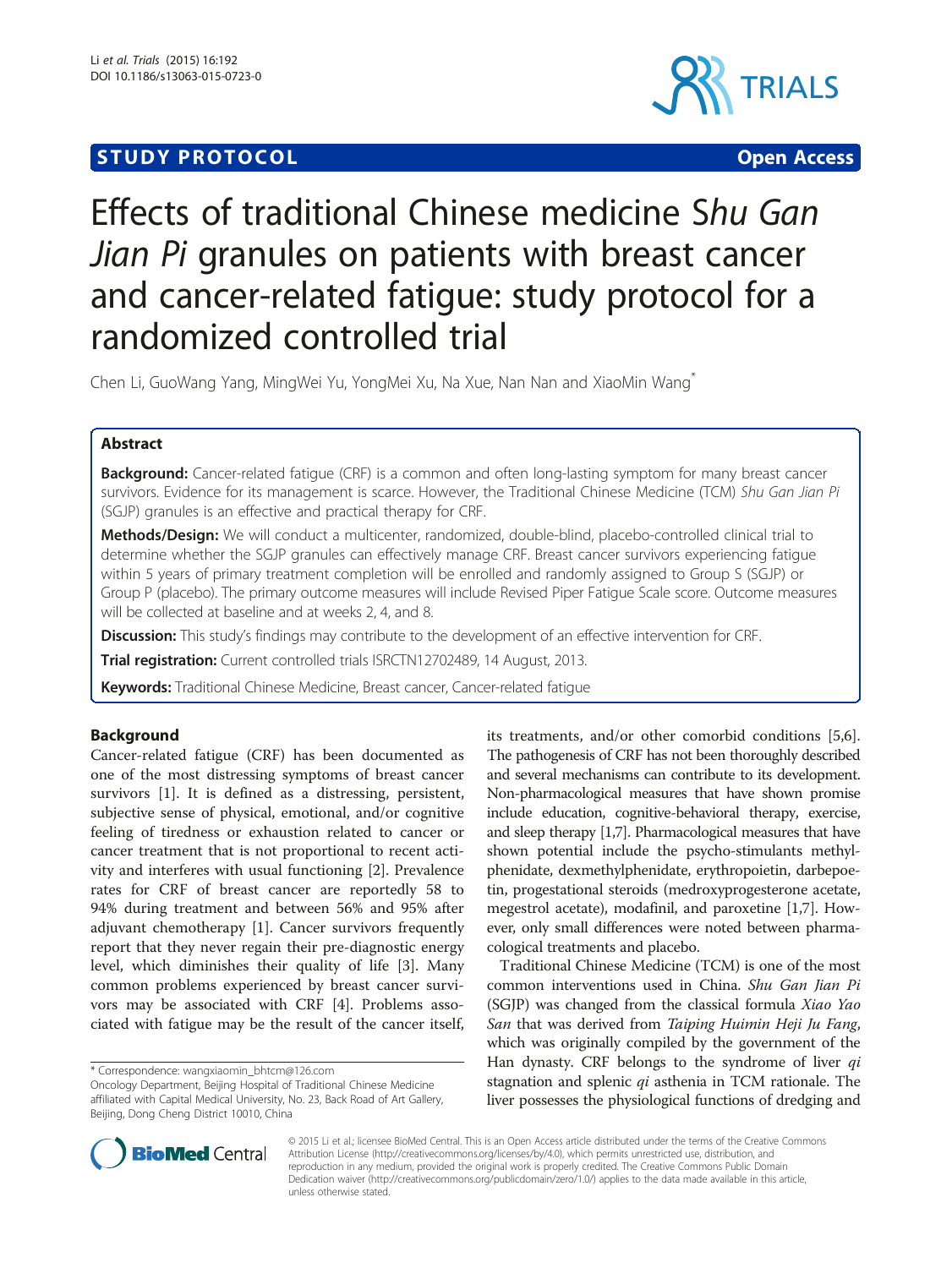regulating. The failure of the liver to disperse the stagnation of qi due to emotional depression results in breast cancer patients manifesting emotional depression and migratory pain in the chest. If the liver fails to dredge and disperse,the liver will invades the spleen, it will cause dysfunction of the muscles of the four limbs. Thus, breast cancer patients manifest fatigue.

SGJP granules can relieve the syndrome; SGJP is composed of six herbs including Radix astragali (Huang Qi), Radix bupleuri (Chai Hu), Radix angelicae alba (Dang Gui), and three other herbs. The action of Radix astragali (Huang Qi) is to replenish qi. That of Radix bupleuri  $(Chai Hu)$  is to disperse the stagnated liver-qi. Four other herbs have the same actions. Many patients in China turn to TCM with the complaint of fatigue after cancer treatment. One study reported that TCM demonstrated the ability to relieve CRF [[8\]](#page-4-0). We have attempted to treat CRF in clinical practice without success. Although SGJP granules have demonstrated positive effects on relieving CRF, rigid validation using a randomized controlled trial remains the best way to examine the effects of SGJP in patients.

#### Methods/Design

#### Study design

This study will use a two-group multicenter, randomized, double-blind, and placebo-controlled clinical trial design in which participants will receive either enhanced TCM or placebo. We will enroll 118 patients with breast cancer. Participants will be recruited from three centers: Beijing Hospital of Traditional Chinese Medicine, Beijing Cancer Hospital, and People's Hospital of Beijing Da Xing District. The study schema and estimated recruitment numbers are presented in Figure [1](#page-2-0). Randomization will be used to allocate patients to groups subjected to a 4-week treatment period and a 4-week follow-up period. Four visits will be scheduled for each patient: baseline and weeks 2, 4, and 8.

# Ethical issues

The study received ethical approval from the Research Ethical Committee of Beijing Hospital of Traditional Chinese Medicine Affiliated with Capital Medical University (number 201338) and registered with the International Standard Randomized Controlled Trial Number Register (ISRCTN 12702489). Patients willing to participate will sign a consent form prior to participating.

#### Setting and patients

The study will include breast cancer patients with the complaint of moderate to severe fatigue. Patients will be screened for fatigue using the Revised Piper Fatigue Scale (RPFS) to identify those with significant fatigue. Table [1](#page-3-0) will show the detailed eligibility and exclusion criteria. Recruitment will occur at three centers in Beijing: Beijing Hospital of Traditional Chinese Medicine, Beijing Cancer Hospital, and People's Hospital of Beijing Da Xing **District** 

#### Intervention

If patients meet the inclusion criteria, they will take a randomly generated number to the pharmacy and the pharmacist will give them SGJP or placebo in a package containing either 15.75 mg medication or dextrin (90%) and Herba pogostemonis (10%). Patients will take one package twice daily. The intervention period will be over 4 weeks. After 4 weeks on the prescribed medication, the patients will stop taking SGJP or placebo for another 4 weeks and then undergo the clinical evaluation.

The intervention group treatment is composed of six herbs including Radix astragali (Huang Qi), Radix bupleuri (Chai Hu), Radix angelicae alba (Dang Gui), and three other herbs. The ingredients of SGJP cannot be disclosed because the formula is currently being patented. The control group formulation includes dextrin (90%) and Herba pogostemonis (10%). The study medicine was made by Beijing Tcmages Pharmaceutical Co., LTD, Beijing, China. Based on the infrared fingerprint spectrum techniques and Good Manufacturing Practices (GMP) full range management, this company can guarantee the consistency of granule composition.

#### Assessment

#### Primary outcome measure

Revised Piper Fatigue Scale (RPFS), a multidimensional assessment tool that subjectively measures the level of fatigue of patients with cancer, has been widely used in research. It consists of 22 items, each rated on a visual analog scale with a score ranging from 0 (least) to 10 (most). The items are divided into four dimensions: severity, affective meaning, sensory, and cognition [\[9](#page-4-0)].

#### Secondary outcome measure

Eastern Cooperative Oncology Group Performance Status (ECOG-PS) is a scale to evaluate performance status. It is based on five levels [\[10\]](#page-4-0).

The Self-Rating Scale of Sleep (SRSS) is a frequentlyused instrument in China that consists of 10 items that measure sleep quality. Each item is rated on a scale of 1 (best status) to 5 (worst status) [\[11\]](#page-4-0).

The Hospital Anxiety and Depression Scale (HADS) was developed to identify anxiety disorders and depression among patients. It is divided into an Anxiety subscale and a Depression subscale, both of which contain seven intermingled items. Each item is rated on a scale of 0 (best status) to 3 (worst status) [[9\]](#page-4-0).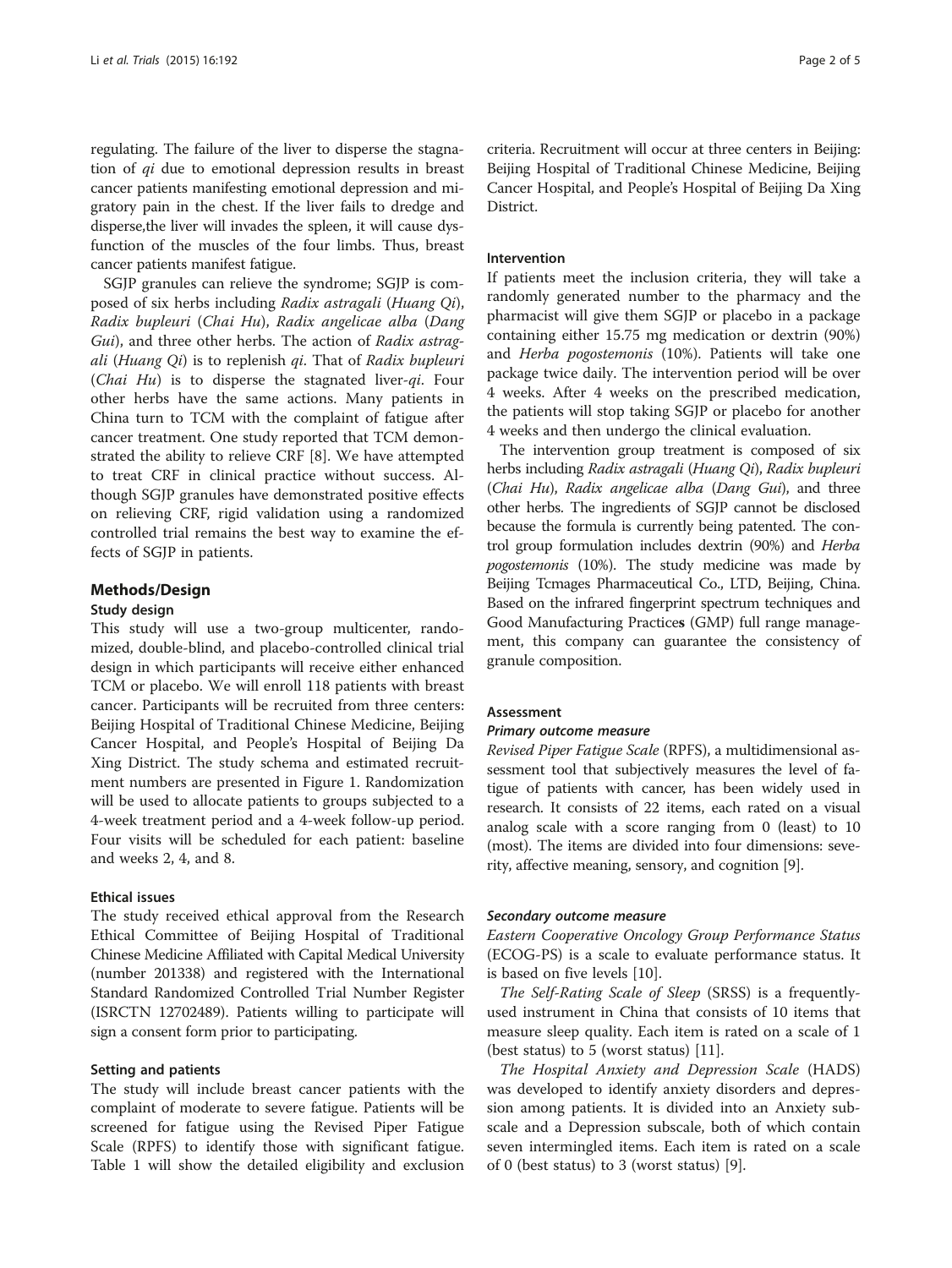<span id="page-2-0"></span>

#### Safety assessments

To assess the safety of SGJP, we will perform the following tests on participants at the screening phase (baseline) and after treatment (week 8): routine blood, routine feces, routine urine, liver and kidney function, and electrocardiography.

# Sample size

Based on our previous study, we have baseline data from Chinese breast cancer patients with CRF in Beijing, China [[12](#page-4-0)]. Although the study was published in a Chinese journal, we considered it is the most factual data. RPFS was the primary outcome in our previous study. The planned sample size is 118 patients with an anticipated 15% attrition rate. With this sample size, there will be in excess of a 95% power and a (1-side) 5% significance level in detecting treatment differences. The standard deviation is 1.27. The study was planned to detect a one-unit difference in change scores between the two groups.

## Randomization and blinding

Eligible patients will be randomized into the groups SGJP and placebo (P) in a 1:1 ratio for a target total of 118 patients. Patients will be randomized in blocks of four by Statistical Analysis System (SAS). This will be a doubleblind study in which the participants and investigators are blinded. The patients will receive granules either with SGJP or placebo. These granules have the same taste, appearance, and color.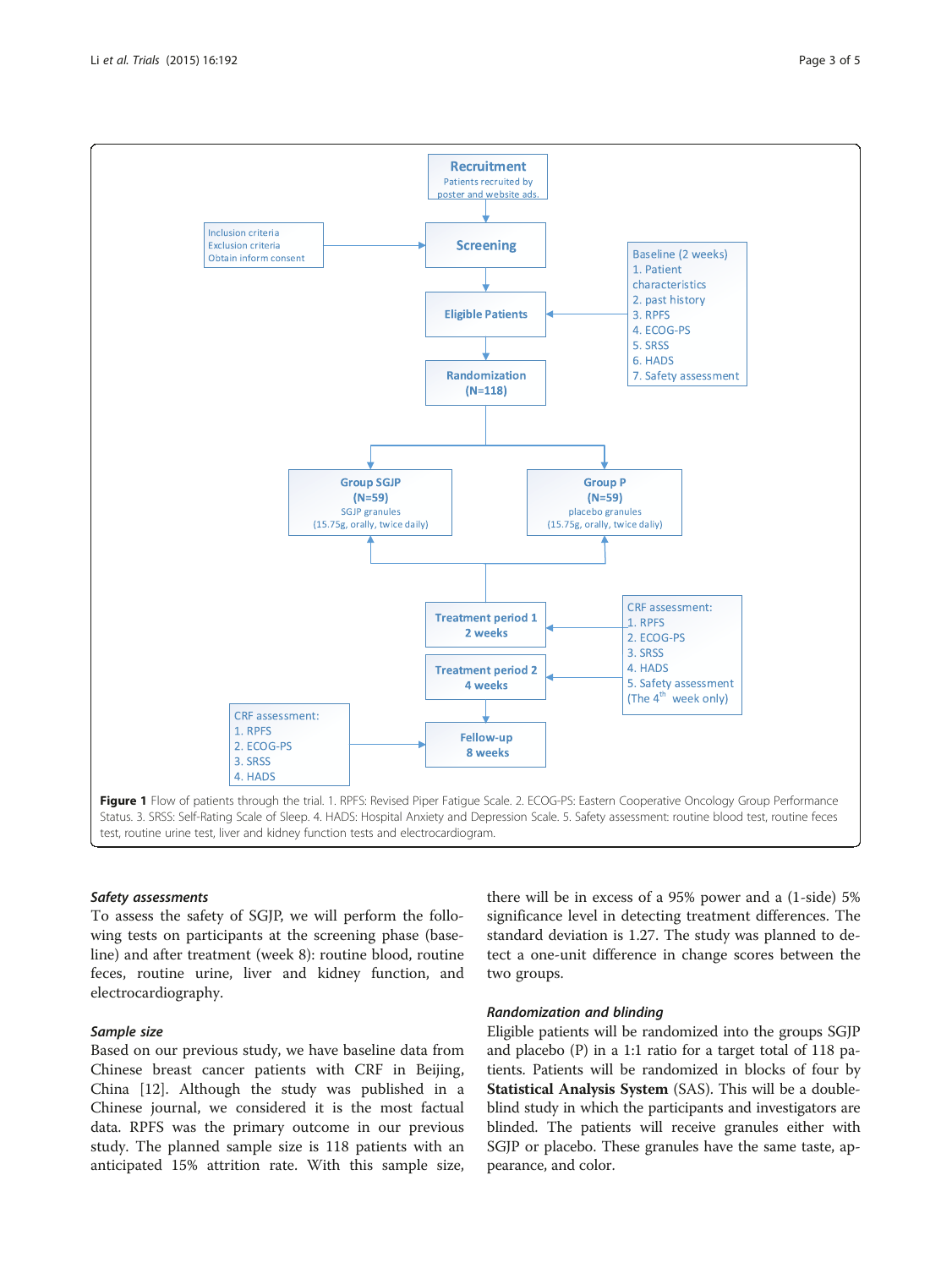#### <span id="page-3-0"></span>Table 1 Eligibility criteria for the randomized clinical trial

Inclusion criteria

- 1 Patients have definite outpatient pathologic diagnosis of breast cancer
- 2 Eligible patients had completed chemotherapy and/or radiotherapy at least 1 month and mastectomy within 5 years
- 3 Stage I to III breast cancer with no evidence of recurrence and metastasis
- 4 Eastern Cooperative Oncology Group Performance Status 0 to 2
- 5 Traditional Chinese Medicine (TCM) syndrome is differentiated as liver depression and spleen deficiency
- 6 Anticipated survival time exceeds 6 months
- 7 Eligible patients have no plan to receive chemotherapy and/or radiotherapy during the study
- 8 Revised Piper Fatigue Scale score ≥ 4
- 9 Provided signed informed consent before enrollment

Exclusion criteria

- 1 Complicated by serious diseases of heart, liver and kidney, immune and hematopoietic systems
- 2 Children and pregnancy
- 3 Receiving active treatment for anemia with erythropoietin or blood transfusions
- 4 Using steroids to cure cancer-related fatigue
- 5 Diagnosed with depression, mental disease or cognitive impairment

6 Allergic to a Chinese herbal compound

#### Analysis

Statistical analyses will be performed by the Statistical Package for Social Science statistics (SPSS 18.0). Continuous variables will be expressed as median and standard deviations. Groups will be compared using the t-test or Student's *t*-test, as appropriate, based on the data distribution. Categorical variables will be expressed as percentages. Groups will be compared using the chi-square or Fisher's exact test, as appropriate, based on the expected counts. Patient characteristics and past history will be reported and compared between groups. Descriptive statistics will be presented to describe the trial results. Student's t-test will be applied to fatigue change scores at every time point between the groups. Similar analyses will be performed for other outcomes (ECOG-PS, SRSS, HADS). Values of  $P < 0.05$  will be considered statistically significant.

#### Data collection

We will collect basic data from each patient including their characteristics and past history of cancer, outcomes, and safety assessment data at baseline and follow them up at 2, 4, and 8 weeks (Table 2).

#### Serious adverse event reporting and monitoring

Any serious adverse events deemed to be related to the intervention or due to study participation will be reported to the chief investigator within 24 hours. Beijing

|  |  |  |  | Table 2 Study visits |
|--|--|--|--|----------------------|
|--|--|--|--|----------------------|

|                              | Visit 1  | Visit 2                | Visit 3 | Follow-up |
|------------------------------|----------|------------------------|---------|-----------|
|                              |          | Baseline Week 2 Week 4 |         | Week 8    |
| Inclusion/Exclusion criteria | $\times$ |                        |         |           |
| Informed consent             | ×        |                        |         |           |
| History/Demographics         | ×        |                        |         |           |
| <b>RPFS</b>                  | ×        | ×                      | ×       | ×         |
| ECOG-PS                      | ×        | ×                      | ×       | ×         |
| <b>SRSS</b>                  | ×        | ×                      | ×       | ×         |
| <b>HADS</b>                  | ×        | ×                      | ×       | ×         |
| Safety assessment            | ×        |                        | ×       |           |
| Adverse events               |          | ×                      | ×       | ×         |
| Combined medication          |          | ×                      | ×       | ×         |

Abbreviations: ECOG-PS Eastern Cooperative Oncology Group Performance Status; HADS, Hospital Anxiety and Depression Scale; RPFS, Revised Piper Fatigue Scale; SRSS, Self-Rating Scale of Sleep.

Qihuang Medicine Clinical Research Center will be responsible for quality control.

## **Discussion**

CRF is a significant problem in as many as 40% of disease-free patients and impacts their quality of life. The National Comprehensive Cancer Network provides an evidence-based guideline that include pharmacological and non-pharmacological interventions [\[2](#page-4-0)]. However, it does not include TCM, which effectively relieves the symptoms of CRF. This trial will explore its effectiveness as an intervention to support patients with breast cancer and CRF. To our knowledge, this will be the first Chinese herbal formula intervention designed to reduce CRF. This study has the potential to contribute to the development of an effective intervention to help relieve CRF.

Our study also has several limitations that require consideration. First, we did not design subjective measures to assess CRF changes. Metrics for both subjective and objective measures, including inflammatory and genetic markers, are recommended [\[1\]](#page-4-0). Second, the primary outcome RPFS is not often used in clinical research with breast cancer patients. Many questionnaires for CRF use a singledimensional or multidimensional perspective [\[13\]](#page-4-0). However, there is no acknowledged questionnaire. We hope we can improve on these problems in future research.

#### Trial status

We are currently recruiting participants.

#### Abbreviations

CRF: Cancer-related fatigue; ECOG-PS: Eastern cooperative oncology group performance status; GMP: Good manufacturing practice; HADS: Hospital anxiety and depression scale; P: Placebo; RPFS: Revised piper fatigue scale; SGJP: Shu Gan Jian Pi; SRSS: Self-rating scale of sleep; TCM: Traditional chinese medicine.